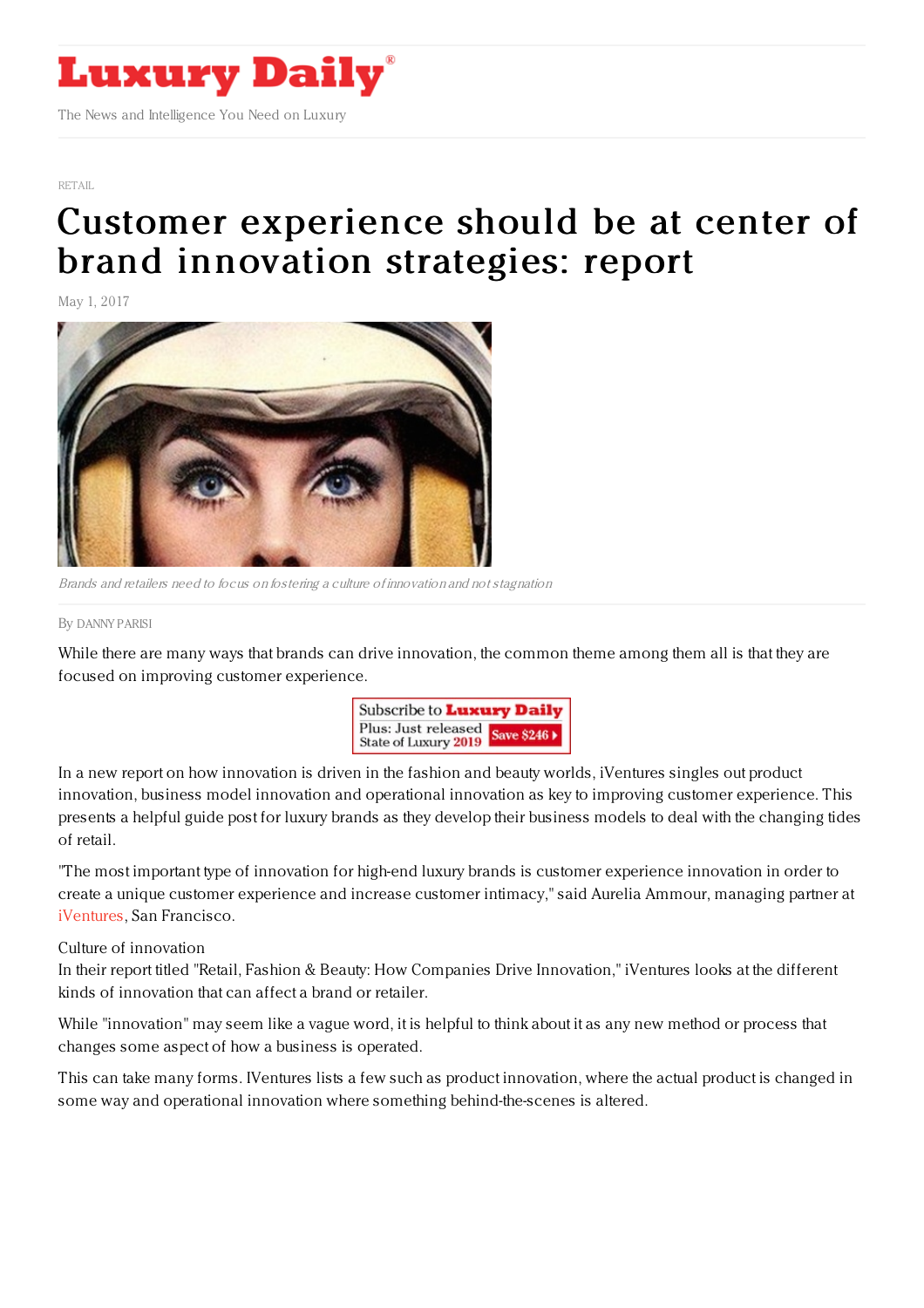#### 4 types of innovation are company-driven



# Four tpes of innovation

Ultimately, every innovation that a brand or retailer implements should be to serve the customer experience. IVentures notes a few examples.

Brands can implement product customization, issuing personalized versions of products unique to each customer, faster delivery options, to give customers a quicker and easier way to receive their purchased items, or immersive in-store experiences, such as smart mirrors in fitting rooms or sales associates with mobile devices to help search for information in-store.

The challenge for brands is to focus on innovation at all levels, from the design stage to manufacturing and shipping to actually selling in-store.

Additionally, creating an organizational structure that incentivizes innovation and not stagnation is critical.

# Innovative opportunities

Many luxury brands have turned to supporting innovation not just within their own company but elsewhere as well.

For example, Kering sponsored an accelerator program offering incentives to start ups that focused on sustainability.

Kering has come on board in support of the "Plug and Play - Fashion for Good" accelerator, a collaboration between Fashion for Good and the C&A Foundation. Plug and Play is a global innovation platform that supports and accelerates the development of startups in the retail and fashion sector (see [story](https://www.luxurydaily.com/kering-plug-and-play-launch-joint-venture-to-accelerate-textile-innovations/)).





# How brands can drive innovation

Similarly, BMW used the innovative spirit of Coachella to support its own sustainable initiatives

Coachella is known for unique experiences in performance and installation throughout the festival. BMW is capitalizing on this idea of innovation and futuristic initiatives with its accompanying campaign for its BMW i electric vehicle branch, which focuses on sustainability (see [story](https://www.luxurydaily.com/bmw-i-focuses-on-sustainability-and-innovation-for-coachella/)).